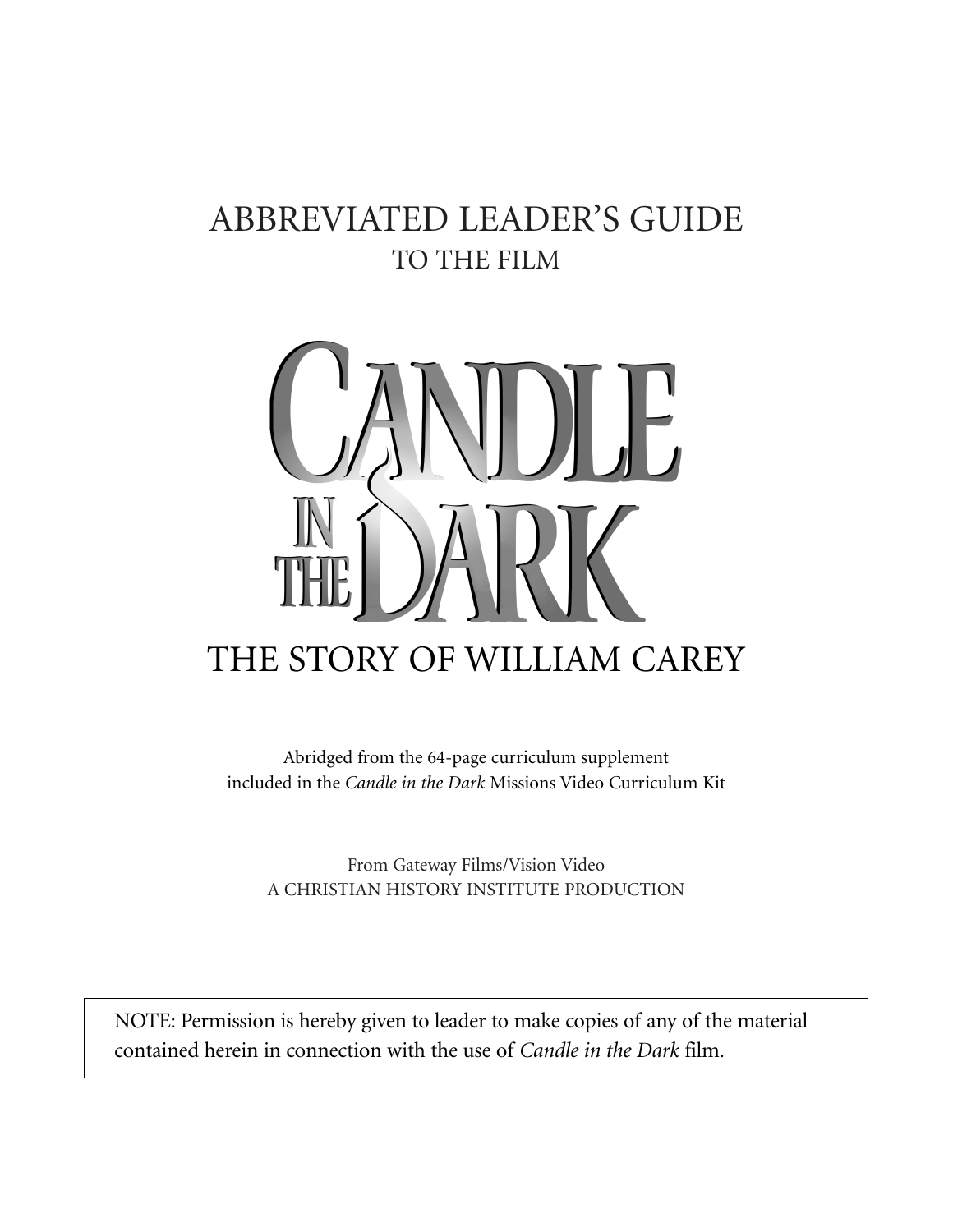### **A Note about this Guide**

The material on the following pages has been excerpted from a more complete and extensive 64-page curriculum supplement prepared for use with the William Carey film *Candle in the Dark.*

That guide is part of a full curriculum kit that includes:

- The complete 97-minute film
- The film broken down into four segments with introduction and commentary provided by Carey scholars Dr. Timothy George and Dr. Ramesh Richard
- A special movie edition of the Carey biographical book *Faithful Witness,* written by Timothy George
- Original source material from historical documents related to the Carey story

The full guide enables the user to build study segments around scriptural sections related to the themes depicted in the film, the segment commentaries, the book, and the original sources.

Many leaders found there was more study resource there than they use in the time available for their particular setting and asked if we might provide a shortened guide that would be easier to use. Thus in these pages we have taken some of the elements from the larger guide. We have retained the four part division of the film and given here an introduction to each section, a scriptural link, and some key questions for discussion.

The four sections are titled:

- 1. The Task
- 2. The Trials
- 3. The Team
- 4. The Triumph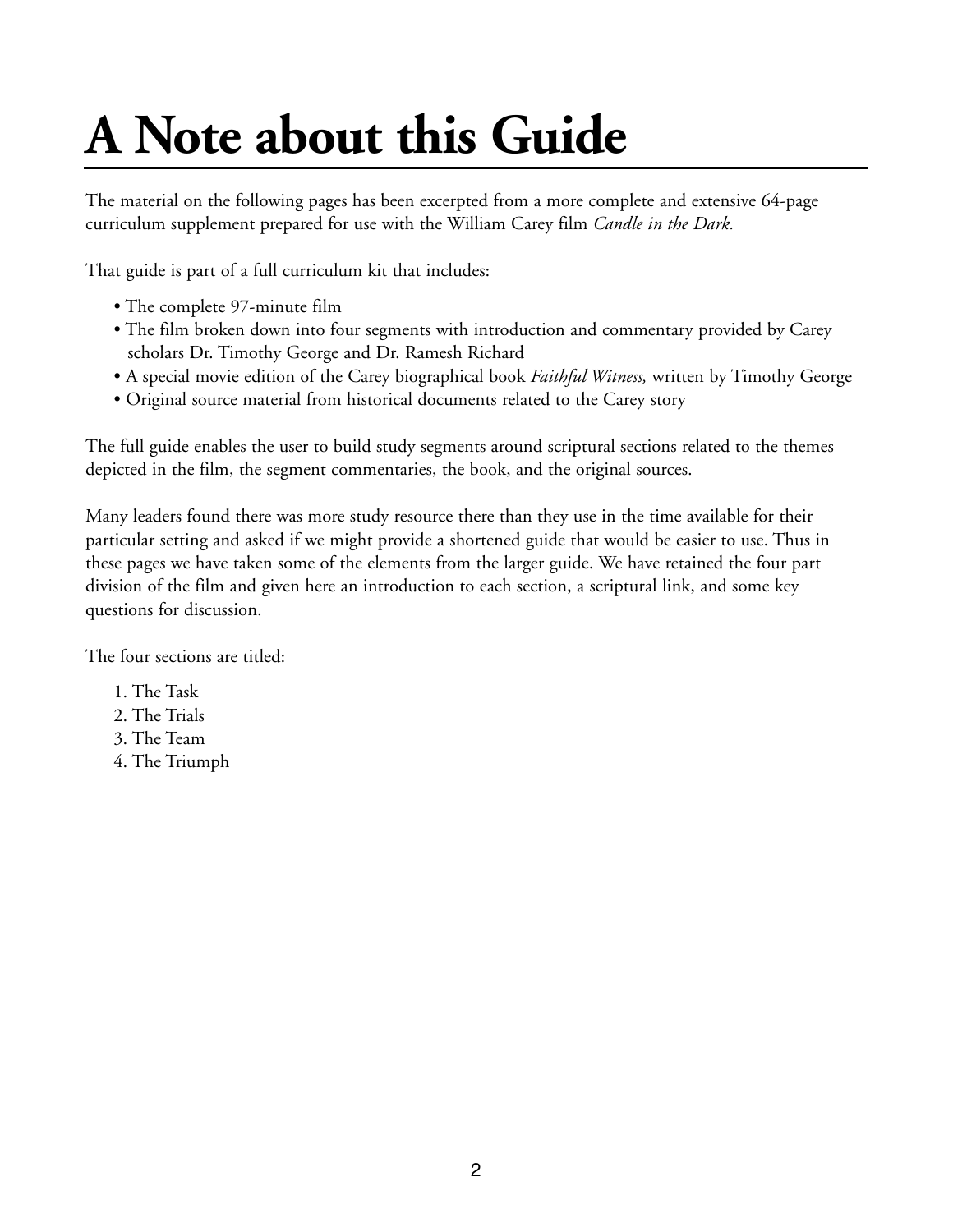### **Regarding the Difficult Marriage Situation of William and Dorothy**

The film honestly and forthrightly treats the very trying and tragic marriage of William and Dorothy Carey based on careful research of the historical records about their relationship. This is an element of the film that many have found difficult and several leaders have asked if we might supply some comments that might be of help in putting this matter in perspective.

First it must be said that we felt it imperative to include this dimension. Indeed it could not be avoided if we were to provide an authentic film about their lives. As will be seen in the film viewing, Dorothy was opposed to her family going to India in the first place. She at first refused to accompany her husband and bring her children there and only relented when her sister Kitty agreed to come along to provide companionship and help. Once on the field the rigors of life in a different culture, the persistent poverty in which the Carey's lived, the death of their son Peter, and other factors all combined to accelerate Dorothy's decline into depression and mental illness and her eventual death.

There is no simple explanation that can satisfy. We can affirm from Carey's journals and correspondence that he was deeply distressed over the afflictions of his wife and did all he knew to strengthen and comfort her. While neither William or Dorothy had any formal education it was obvious that Carey's natural gifts enabled him to learn quickly and advance to high levels of scholarship, whereas the evidence suggests that Dorothy never learned to read or write. That may have only aggravated the distress Dorothy felt. Some have observed that Dorothy was discontented with their situation in England before they left for India and may not have found contentment in any circumstances, at least not married to one committed to a life of Christian ministry.

There are no simple answers. All we can point to is the fact that Carey conscientiously agonized over his wife's distress and tried to do all he could to be supportive. He refused the option of having her "put away" and cared for her till the end of her life. But he also did not take her and the family back to England as she would have preferred. He was caught in the bind of being genuinely concerned for the welfare of his family and being firmly convinced that he had been called and sent to India and that God would provide for his family needs there.

For those wishing to study this subject area further, see *Dorothy Carey* by James R. Beck (Baker Book House, Grand Rapids, 1992).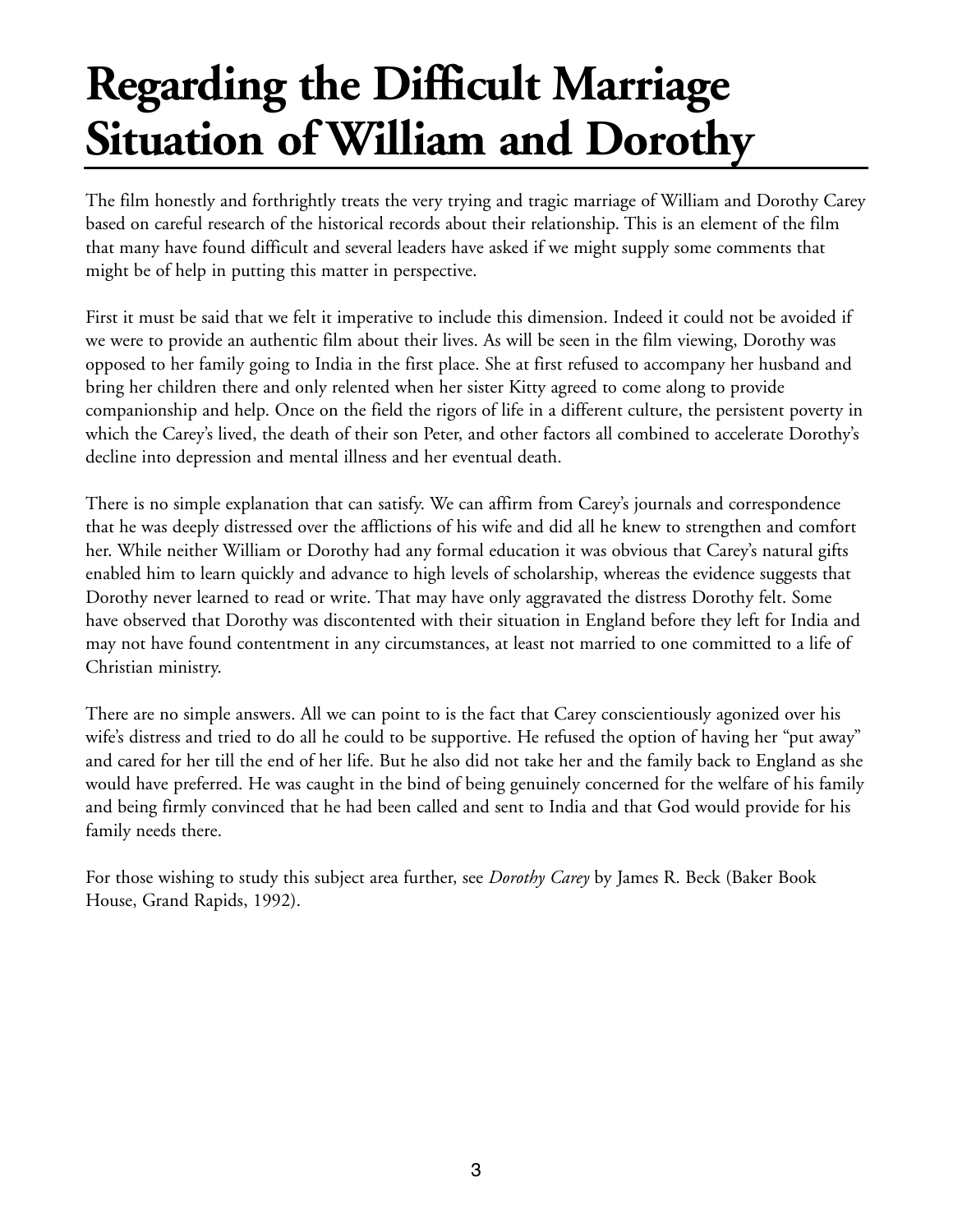# **1 Part 1: The Task**

It may be difficult for us to imagine today, but just a little over two hundred years ago missions were not a vital part of the life of Protestant churches. Protestants had been preoccupied with theological matters and had given little thought to bringing the message of Christ to the pagan masses.

But for Carey the issue was clear. We cannot enjoy the benefits of the Gospel without assuming its responsibilities. The commission of Jesus to the apostles to bring the Word to the entire world was binding on believers in all generations. Carey pressed the case with his fellow Baptist pastors. He was relentless. On one occasion, so the legend goes, an older, more experienced pastor told him, "Sit down young man! When it pleases God to convert the heathen, he will do it without consulting you or me. Besides there first must be another Pentecost."

Carey was not deterred. He set forth his case in detail in his 87 page *Enquiry into the Obligations of Christians.* It became the manifesto of the modern missionary movement. Carey signalled a new era in evangelical awareness of the responsibility of every church and believer to care about those in far away places who did not know God. He did more than argue his case. He went — at a horrendous personal cost to himself and his family. Christians of all denominations have been his beneficiaries as well as countless people who have been brought to the light of God's Word and the blessings of his grace, resulting from the missions that Carey's example inspired.

#### **FOR DISCUSSION**

#### **Isaiah 54:2-3**

This was the text for Carey's so called "Deathless Sermon." **Discuss what you think he might have drawn from this text for his hearers and then think of how he might apply the text were he to speak to us today.** 

**Carey was sure of a calling from God. Does every Christian have a calling? How is a genuine calling discerned and tested?** 

**What is the role of the church in affirming the calling of an individual? When is it right to press for affirmation of a calling when, as in Carey's case, there was initial indifference from his fellow Christians?**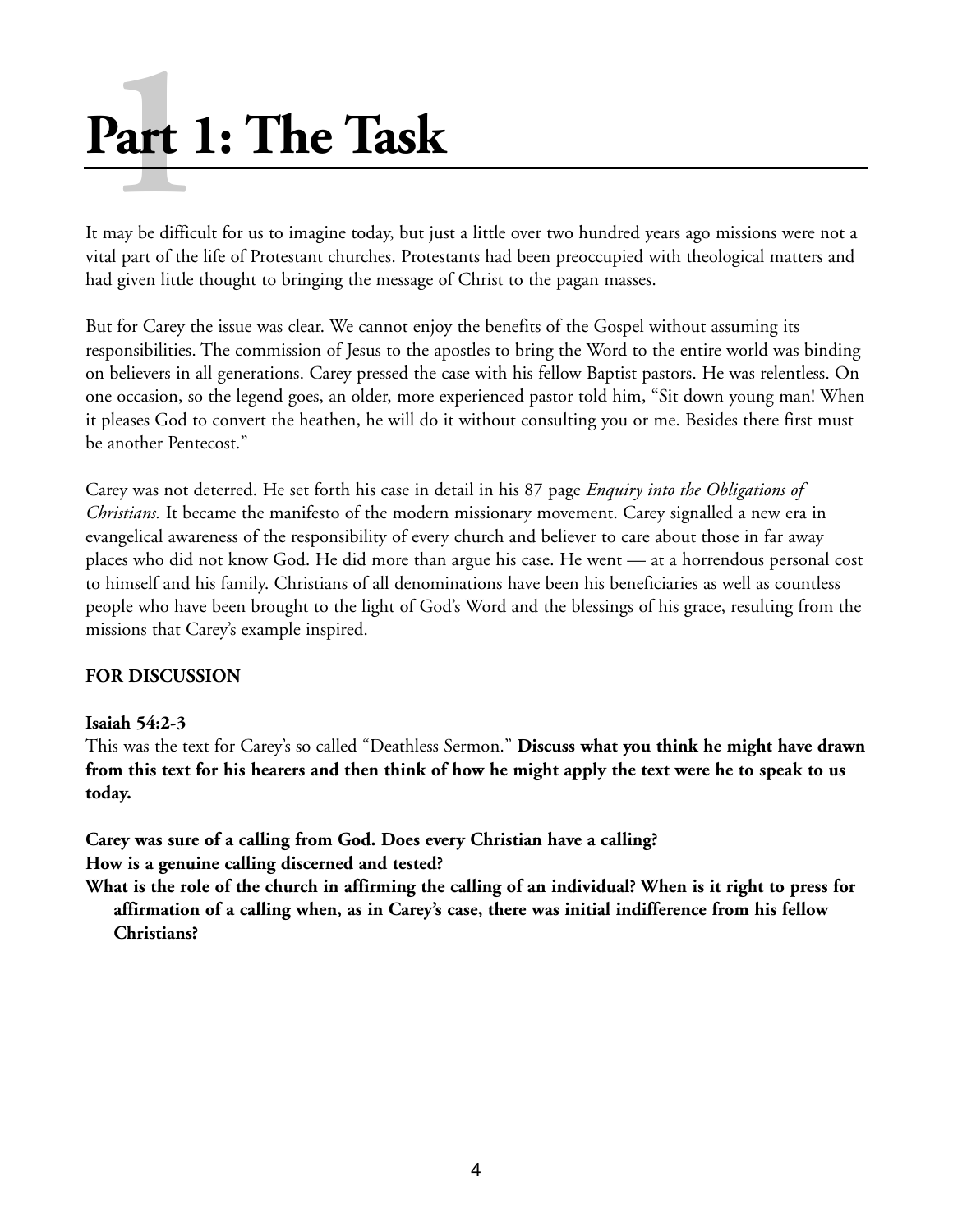# **Part 2: The Trials 2**<br>**2**<br>**art** *a*<br>**dere** were no e

There were no exuberant missionary letters home to the support base in England in those early years telling of multitudes coming to the Lord. Instead for the Careys there was one discouragement after another. One veteran missionary woman after seeing the film said that with his miserable marriage situation they would have been recalled home from the field, if indeed they would have ever been allowed to go in the first place.

What was going on? Here's a man seeking to be obedient to God's calling but all his efforts seemed fruitless. At the same time the cost he was imposing on his loved ones could only increase his own self doubts.

Carey had an unshakable belief in God's goodness and providence. But what was he to make of all that was happening to him and his family? Most of us would have given up and gone home. What kept him there? Was it stubbornness or faith? His letters and journal reflect a yo-yo existence. He was beaten down in discouragement. He would refresh himself in God. The seemingly senseless and interminable trials, he considered, would be used by God to provide a foundation for a good work. He could not deny his calling. It came down to a simple matter of obedience to God. He was an ambassador sent to bring the Word to India. That alone could drive out the superstition and darkness that possessed his adopted homeland. He had seen too much to turn back now. Women sacrificed their firstborns in the Ganges to appease the gods. Men impaled themselves on hooks. Widows were burned alive on their deceased husband's funeral pyres. He could not turn his back when he knew there was a Word from God that could free their souls.

#### **FOR DISCUSSION**

#### **James 1:2-3**

How do we speak meaningfully of God in reference to the sufferings endured by the servants of Christ? Does God simply allow awful things to happen and then give his comfort and strength to get us through it all? Or does God more directly bring us into trials for his own reasons and "for our own good?" Or is is impossible to generalize in such matters? **How can James speak of our trials as something in which to rejoice? What is there to rejoice about?**

**What shaping influence did his many problems have on Carey?**

**If you were in Carey's shoes, would you have taken your family back to England?**

- **Carey suffered severe doubts and bouts of depression. What were the doubts? How did he cope? What gave him the courage to go on?**
- **To what degree should we look for signs of success as confirming God's calling and an indication of God's blessing. Does God's calling sometimes mean that we have to labor on even when there are no tangible signs of success and blessing?**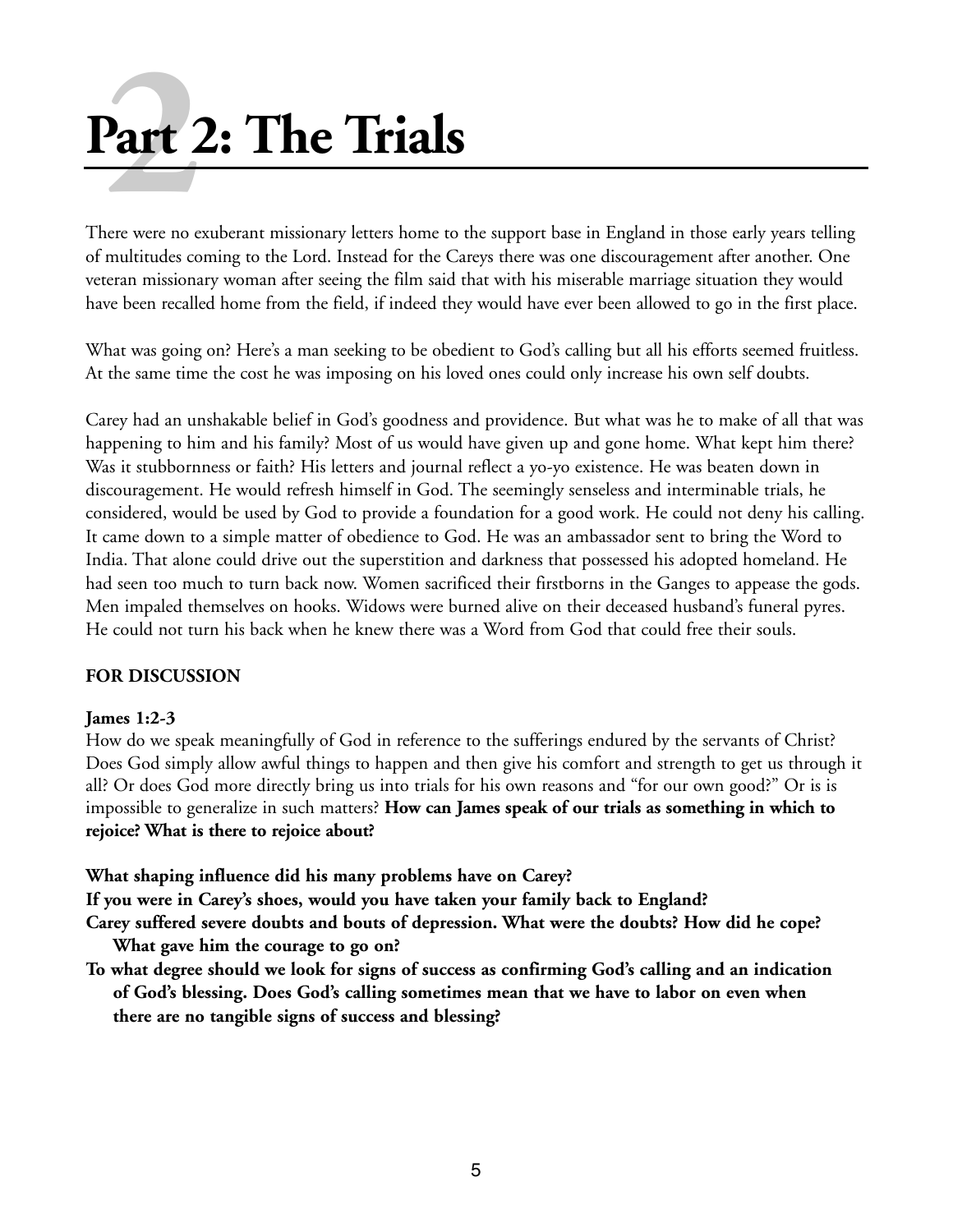# **Part 3: The Team art**

Carey's original partner and colleague Dr. Thomas had proven to be unreliable and irresponsible. Carey had to survive on his own in a strange land for the first years. When reinforcements arrived from England, circumstances dictated that the Carey family relocate once again and find protection in the Danish settlement of Serampore. They organized their life around a covenant of mutual commitment and submission.

The names of Marshman and Ward are little known now whereas Carey has become a legend. But his exploits can be understood only in the context of the synergy of that small band that lived together, shared their resources, recognized their mutual gifts, met every week to air and resolve any disputes, and submitted their individual aspirations to the ministry of the team.

They lived out the New Testament image of the church as an interrelated body with the various members functioning in concert and together becoming far greater than the sum of their parts.

And they were bold to claim in their Compact that *no private family ever enjoyed a greater portion of happiness, even in the most prosperous gale of worldly prosperity than we have done since we resolved to have all things in common, and that no one should pursue his business for his own exclusive advantage.* 

#### **FOR DISCUSSION**

#### **I Corinthians 1:10-16; 3:5-9; 12:4-13**

The book of I Corinthians was written to address problems in the young church at that notorious Greek seaport city. Division among the believers was one of the crisis issues Paul spoke to. Reflect upon the referenced passages to discuss: **What does Paul teach about teamwork, interdependence, mutual respect, and oneness in the body of Christ? Was the idea of "celebrity Christians" a problem in Paul's day? What do we have to learn about his treatment of that subject for the present day?**

**What prospects did the arrival of new recruits mean for Carey? What specific differences did you notice in him after they came?**

- **What important role did Thomas get to play in the ministry by his brief reappearance? Did your outlook on the doctor change?**
- **What did baptism mean for Krishna Pal? What dangers did it arouse? Why?**
- **What was the significance of Carey's asking Krishna to share a meal with them?**
- **How did you respond to Hannah? Discuss the role of Hannah on the team, her relationship to William, Dorothy, the mission, the local people, and children in Serampore.**
- **Do you think we would have ever heard of William Carey if he had not gathered around himself a mutually supportive community of faith and outreach?**
- **Was their experience unique to their time and place, or do they have something to teach us about how to carry on ministry and missions in any age?**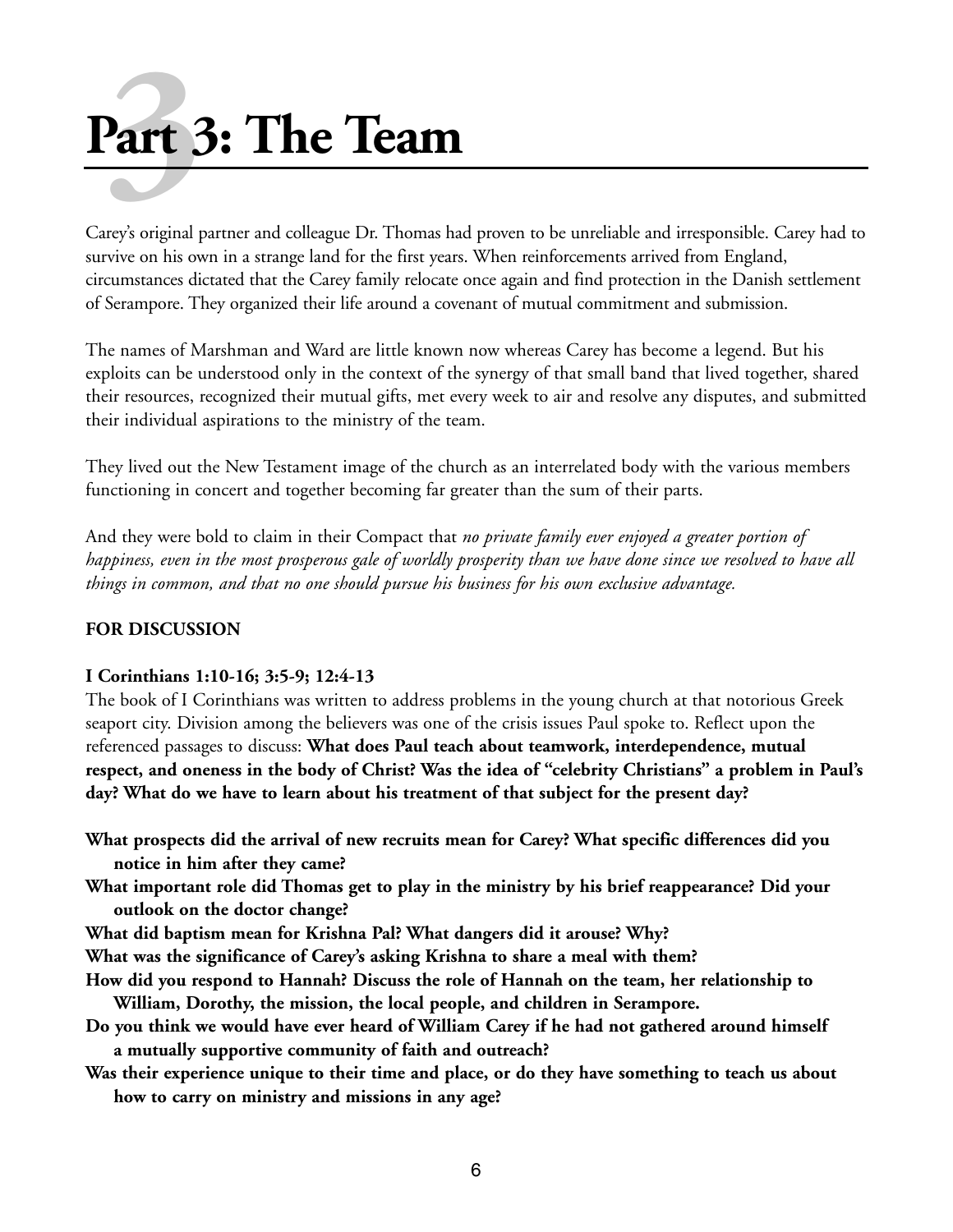# **Part 4: The Triumph art** 4

In using the word 'triumph' for this section, we do not wish for a moment to convey any idea of 'triumphalism.' Devastating setbacks afflicted the Serampore community right up through their golden years. Yet the fruits were undeniable. The blessing they brought to Bengal is remembered and revered by the Indian people to this day.

But the benefits of their work reached far beyond their immediate mission, inspiring other Christians and denominations, shaping the future of evangelical missions, leaving a missionary vision for the world from which the church has not retreated. Carey had travelled half way around the world to settle in India. For the last thirty years of his life he never travelled more than twenty miles from his home base, but from there he left a legacy for the world that most of the great statesmen of all history might envy.

#### **FOR DISCUSSION**

#### **2 Corinthians 2:14-17**

Paul speaks of God who "always leads us in triumph." A brief look at his ministry as recorded in the book of Acts and in his epistles gives us pause to ask what Paul means by triumph. No one can suspect his life of being an easy ride to victory. So much of his time was spent in turmoil, under persecution, often in jail, and then a final period under arrest in Rome before he was beheaded. Nevertheless Paul could rejoice that the Gospel prospered, even as he faced one test after another. Similarly for Carey, his trials really never ceased, not even during the brightest days of the Serampore mission. **What are the yardsticks for success for the servant of God? How does this differ from the usual worldly standards?**

- **What issues today do we face that might call for the kind of cooperation and joint effort exhibited by Carey and Roy?**
- **What principles do we see in Carey's example that would suggest how to do this?**
- **What do you make of the fact that Carey saw great value in Indian culture and literature that could and should be recaptured and would not be in conflict with an acceptance of the Gospel? Where might we face parallel challenges in various missionary settings today?**
- **How do we reply to the frequent criticism that Christianity comes in as a foreign element and does damage to native cultures?**
- **How did you respond to Carey's accepting secular employment from his former opponent? His quick remarriage?**
- **How did Carey change and grow over the years in understanding his own gifts and calling, why he was called to go to India, how the long term interests of the Gospel might best be served? Can you imagine what strategies Carey might urge if he were alive today?**